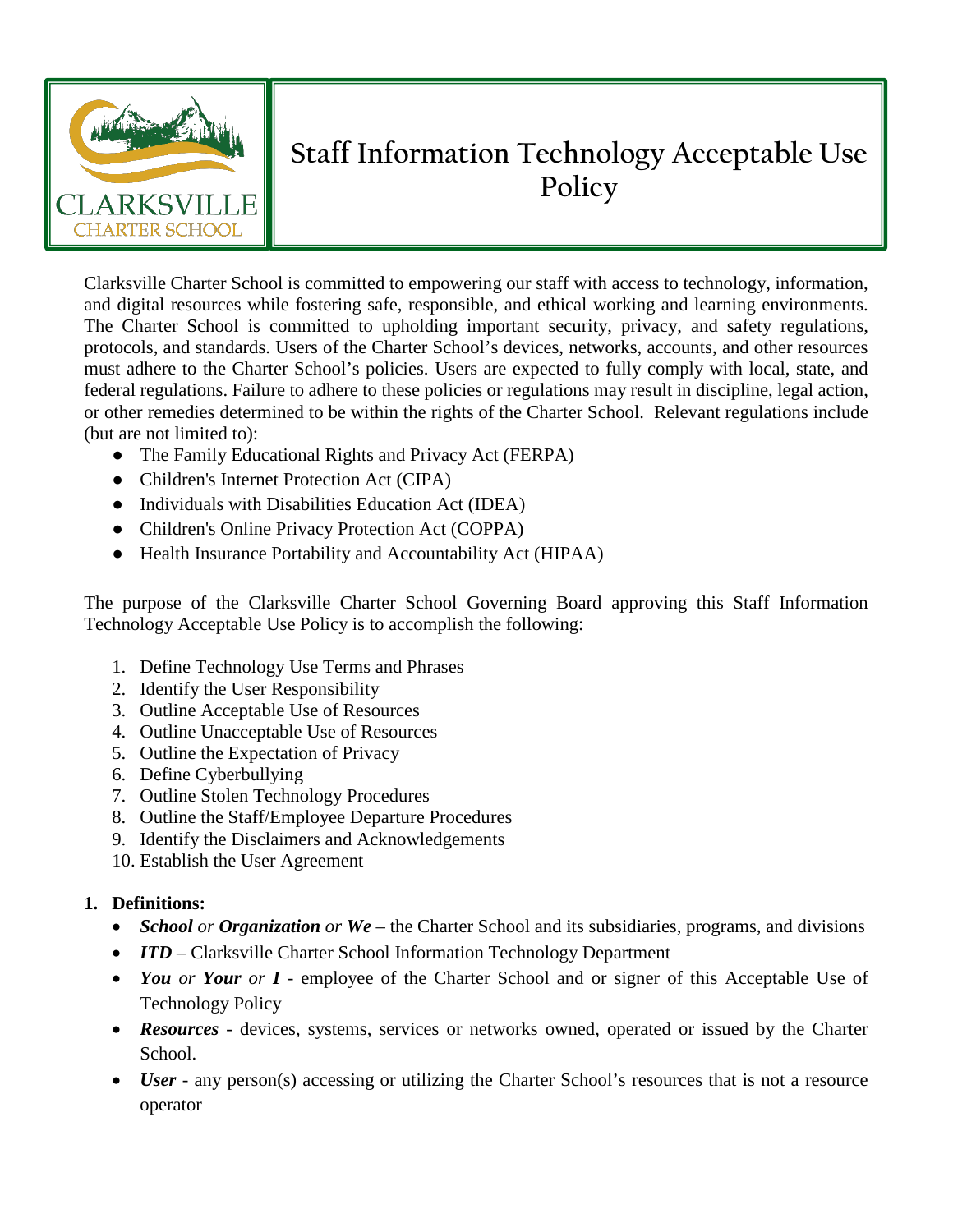- *AUP***-** Staff Information Technology Acceptable Use Policy
- **2. User Responsibilities:** Access to the Charter School's technology, resources, and support offers a wealth of educational benefits and work efficiencies. To maintain access to these tools and resources, all users must agree to, learn about, and comply with all information within this AUP document.
	- You agree to, learn about and comply with all information outlined in this AUP document
	- Persons to whom items are assigned are expected to exercise reasonable care to protect those items against damage, loss and theft. "Reasonable care" is defined as:
		- o Never leaving items unattended
		- o Never lending, giving or releasing items to a person other than an employee of the ITD or school administration
		- o Never removing protective accessories or features (e.g. cases, bumpers)
		- o Keeping items away from dangerous conditions (e.g. liquids, heat sources, unstable surfaces or items) and preventing actions which promote damage beyond normal wear and tear
	- You must immediately report damaged, lost or stolen items/resources. Items reported stolen or missing will require a police report.
	- You are expected to make a reasonable effort to protect your passwords, information and data.
	- The Charter School employees may be held liable, financially, punitively or otherwise, for lost, stolen, missing, damaged equipment.
	- You are obligated to notify the ITD of continued access to technology resources beyond departure from the Charter School (e.g. resignation, termination, administrative leave) in the event the ITD has not contacted you.
	- **Items, devices and resources issued by the Charter School are School property and must be returned or relinquished to the Charter School upon request or departure**

#### **3. Acceptable Use of Resources:**

- All of the Charter School-issued accounts are intended solely for use by the person authorized to use the account.
- When sharing or exposing personal information or data online, extreme caution should be exercised.
- Any information or communication accessible via any of the Charter School networks should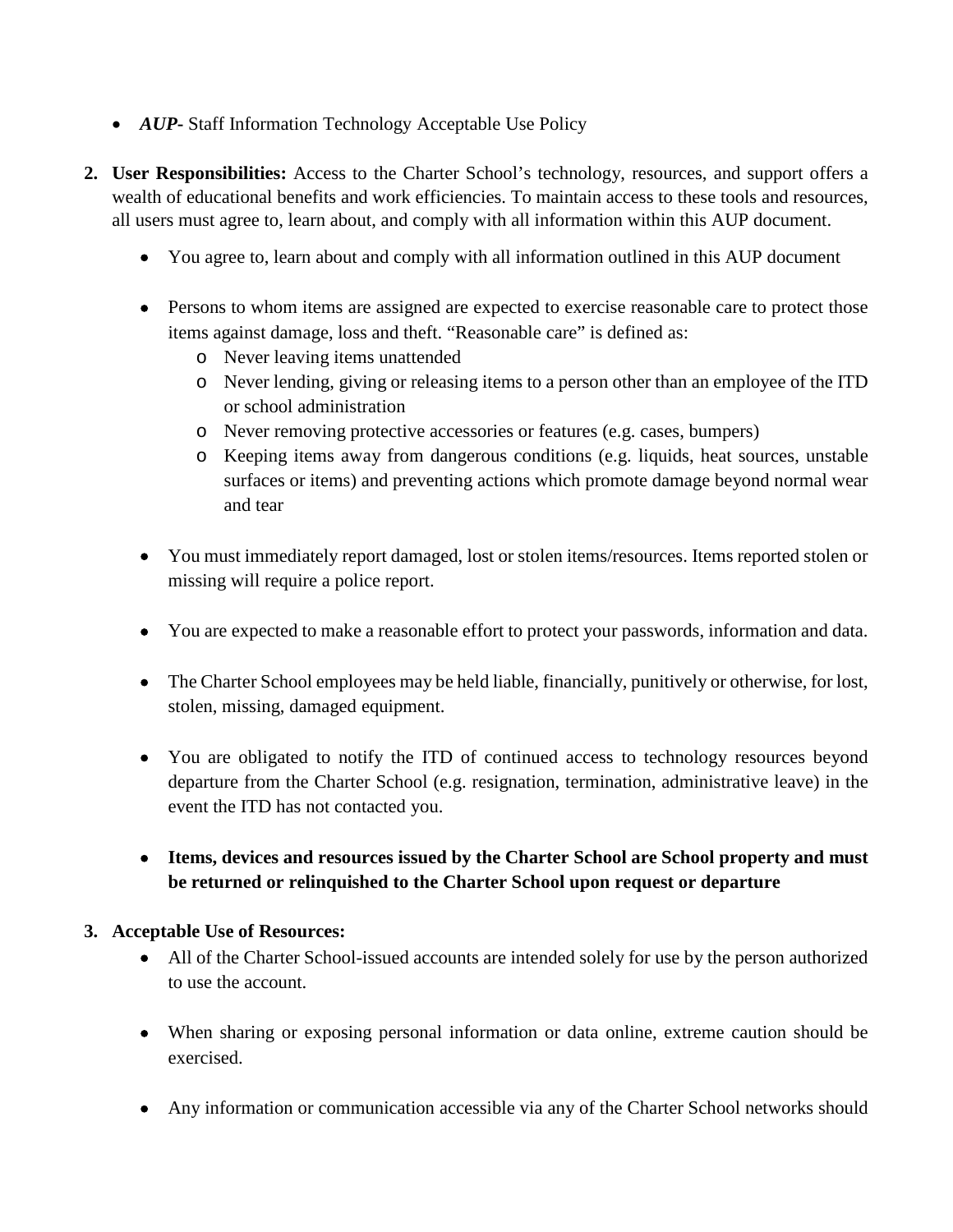be assumed private property.

- The Charter Schools reserves the right to verify whether specific uses of the Charter School technology or networks are consistent with this acceptable use policy.
- The Charter School is bound by certain licensing agreements. Users are expected to comply with those agreements.
- Educational and instructional use as related to the Charter School only

## **4. Unacceptable Use of Resources:**

- All commercial or personal for-profit usage is prohibited.
- The access, use or transmission of objectionable material (e.g. materials that are obscene, bullying, profane, lewd, threatening, disrespectful, hateful, pornographic) is prohibited.
- Violation of any local, state or federal laws as well as School, board or administrative policies are prohibited. (e.g. Federal copyright laws - [Title 17,](https://www.copyright.gov/title17/) USC)
- Any attempt to circumvent of the Charter School's security measures, content filters or access restricted resources is prohibited.
- All malicious and nefarious activities are prohibited. Examples include (1) unauthorized trespassing or infiltration of a network or device, (2) the intentional distribution of malware, (3) any attempt to deny a remote service. Malicious actors may also be in violation of *California's unauthorized computer access law, Penal Code 502(c) PC.*
- The intentional collection, mining or uncovering of personal information, files, passwords belonging to a user other than yourself is prohibited.
- Impersonation of any user other than yourself is prohibited.
- Unauthorized falsification or modification of any school records is prohibited.
- The collection or transmission of personal information (e.g. home address, phone number, personal email) which may be useable to identify an individual without written consent is prohibited.
- Political lobbying or advertising is prohibited.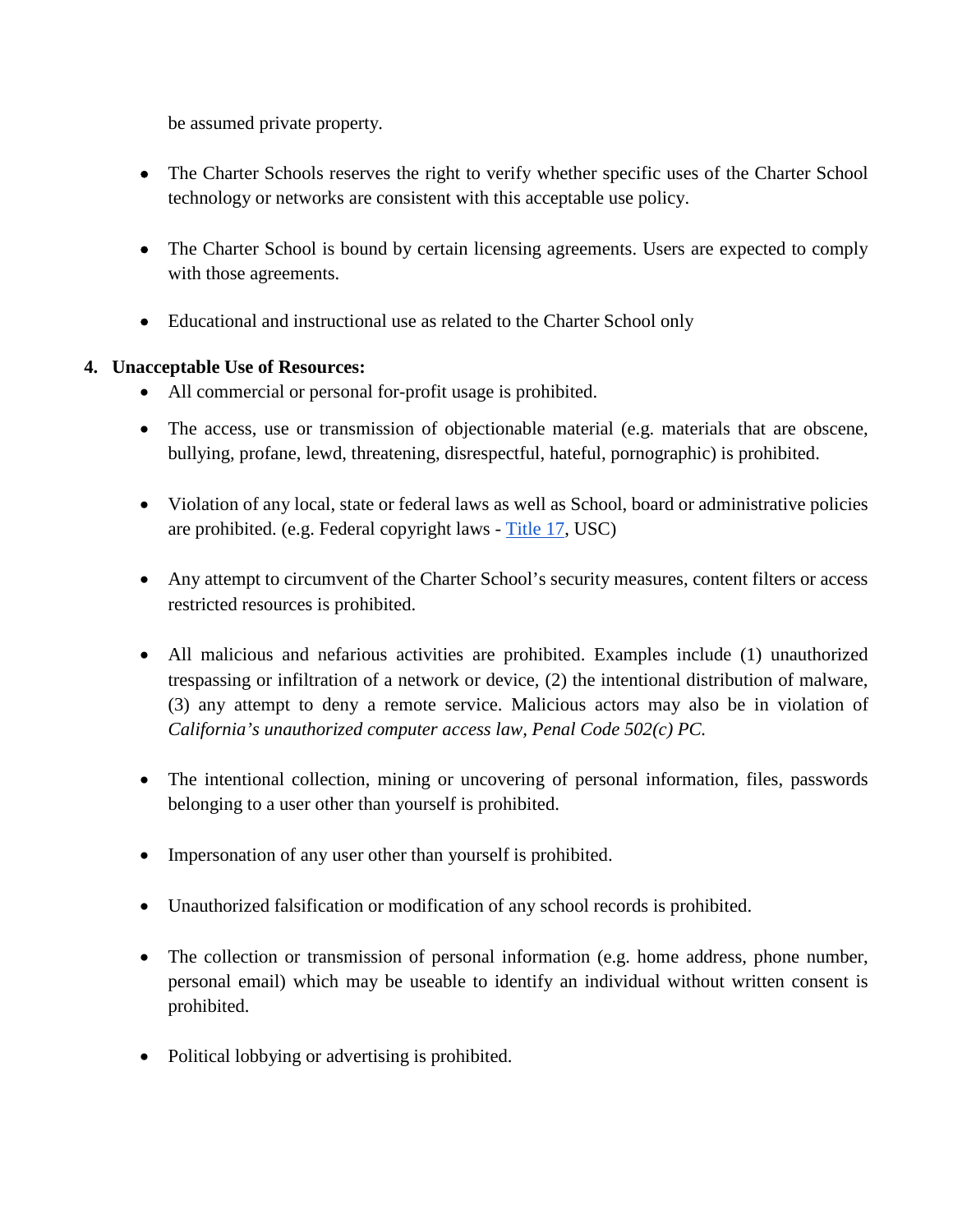- Unauthorized maintenance, service, repairs or upgrades are prohibited. ICS owned or operated resources must be maintained by the ITD or authorized third parties.
- **5. Expectation of Privacy:** For email, networks, systems and other resources owned or operated by the Charter Schools, users should have no expectation of privacy. The Charter School reserves the right to manage and monitor all aspects of its own resources. The following are examples of actions which may be performed for reasons deemed legitimate by the Charter School:
	- Obtain emails, messages and their attachments transmitted to or through the Charter School's owned or operated email systems
	- Monitor an individual's use of the Charter School's owned resources
	- Locate or track the location of the Charter School's owned resource
	- Confiscate, search, disable or wipe any of the Charter School's owned device, item or their contents/data

Personal devices are private. The Charter School must obtain permission to access personal devices. However, when the Charter School resources are accessed with a personal device, data, information and transmissions which come into contact with those resources cannot be guaranteed.

- **6. Cyberbullying**: Cyberbullying is the use of technology resources to willfully harm either a person or persons through electronic systems (e.g. texts, photos, videos. messages, social media). Examples of this behavior include but are not limited to:
	- Transmitting false, cruel, hateful or embarrassing information or media targeting others
	- Creating posts or websites that have stories, cartoons, pictures or jokes ridiculing others
	- Unauthorized access to any resource (e.g. social media, email) for purposes of downloading or transmitting vicious or embarrassing materials
	- Engaging someone in electronic communication, tricking that person into revealing sensitive personal information and transmitting that information or media to others
	- Posting of a student or staff member picture without their permission
	- The use of derogatory comments, including those regarding race, age, gender, sexual orientation, religion, ability, political persuasion, body type, physical or mental health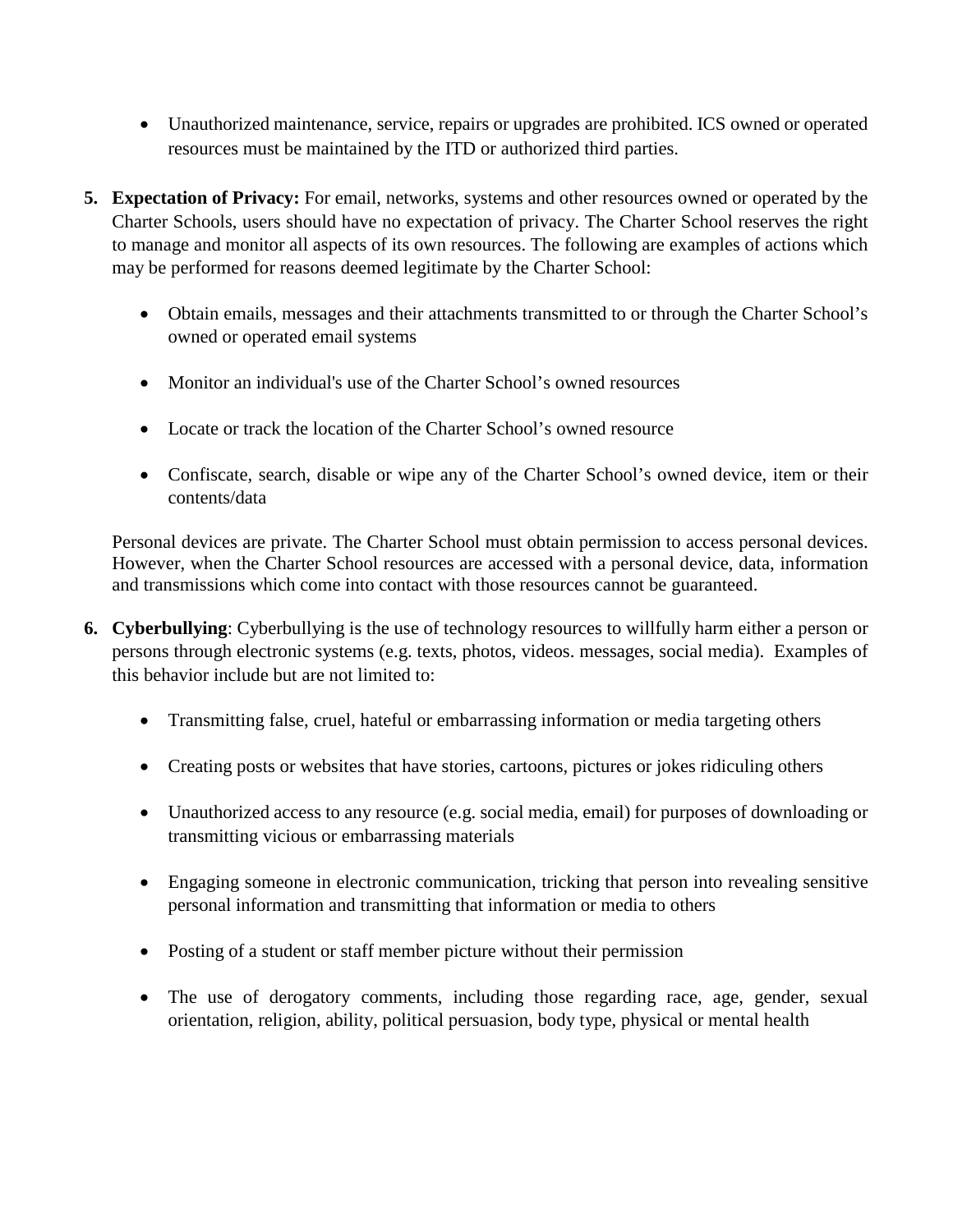- **7. Stolen Technology:** The Charter School is proud to work with Absolute Software a solution that allows for effective security technology and student safety programs that track, locate and recover your endpoints in the event of a theft, while ensuring safety for students and staff. Absolute provides:
	- Remote security to monitor and protect each device
	- Reporting tools that give hardware and software information
	- Remote device freeze with user verification messaging
	- Track assets on Google Maps, including recent and historical locations
	- Web filtering to protect students on and off school networks
	- Adherence to CIPA regulations around internet security policies
	- Thief investigation services, remediation and more

The Recovery Investigation team will work with local law enforcement to recover any stolen device that is tracked through Absolute. They will attempt to collect the device up to 60 days. If they are unsuccessful, the Charter School may be compensated up to \$500 for that device. Pricing may vary and is subject to change without notice and is not guaranteed.

The Charter School's ITD always tries to take the most cautious and diplomatic approach when attempting to recover any stolen items. Three attempts will be made to contact the employee using all forms of communication. Once our attempts have been unsuccessful, a police report is established and all information is handed over to the Absolute Recovery Team for further investigation. Absolute will then continue their process by tracking the device, contact the person in question, communicate with local law enforcement and if found provide a warrant to search for the device.

If a staff member has a lost or stolen device while still employed with the Charter School, please report the device to local law enforcement and contact the ITD to begin the investigation process. ITD will do their best to recovery and replace any device that has been reported as lost, stolen or missing. A police report must be provided prior to starting the investigation.

For more details, please visit: [www.absolute.com/en/about/legal/agreements/absolute](http://www.absolute.com/en/about/legal/agreements/absolute)

**8. Staff / Employee Departure:** Upon employee departure (e.g. resignation, termination, layoff, nonrenewal, administrative leave) from the Charter School, all issued items must be returned immediately. Prepaid return labels and pick up services may be provided at no cost.

#### **9. Disclaimer & Acknowledgements:**

• The Charter School reserves the right to modify its policies and rules at any time.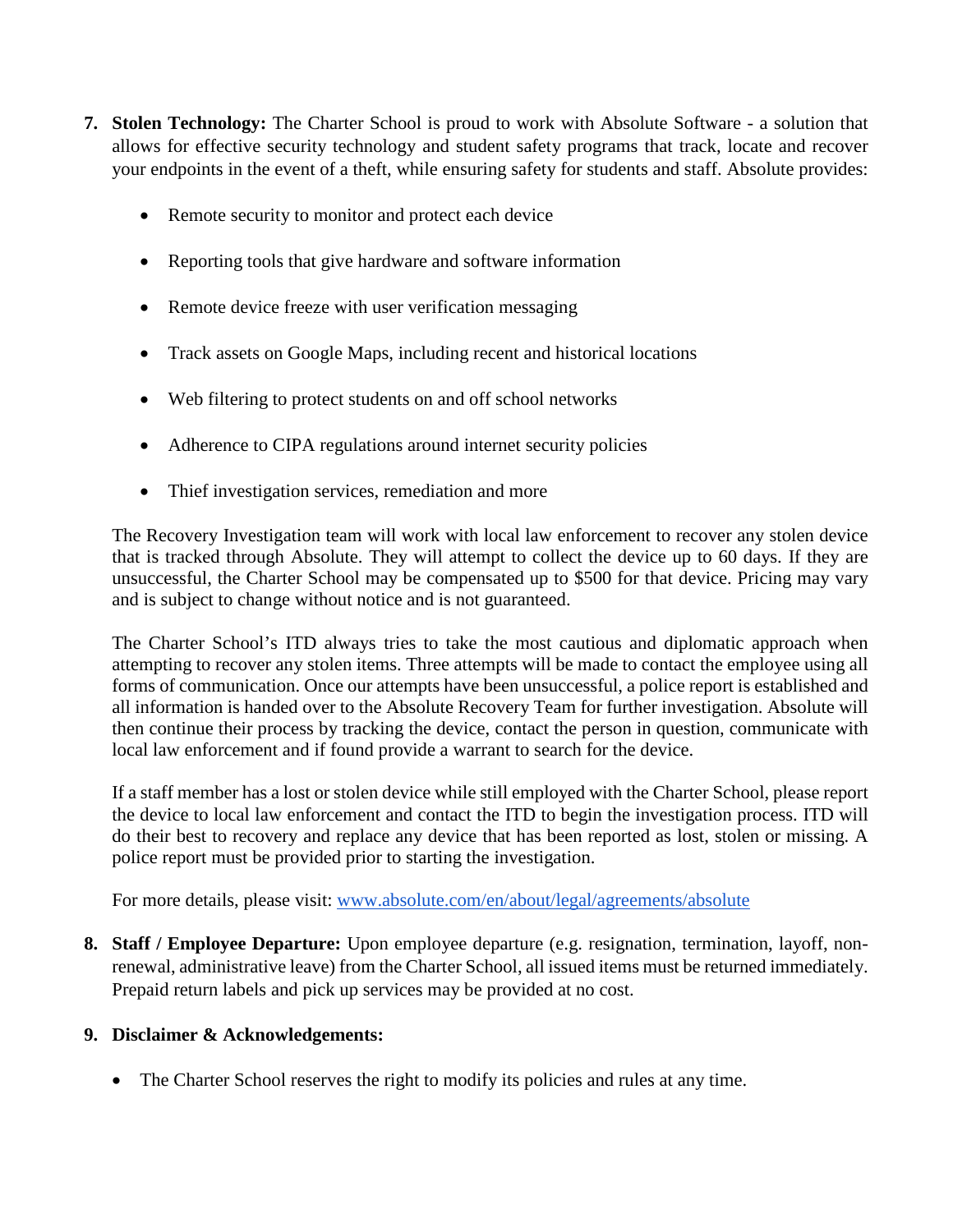- **ALL DEVICES, ITEMS AND SOFTWARE ISSUED BY THE CHARTER SCHOOL ARE SCHOOL PROPERTY.** YOU ARE REQUIRED TO RETURN ALL ITEMS ISSUED TO YOU UPON REQUEST BY OR DEPARTURE FROM THE CHARTER SCHOOL.
- We reserve the right to seek reimbursement, docked pay or legal remedies in response to noncompliance
- Access to the Charter School's technology, resources and support are offered at the discretion of the Charter School.
- The Charter School will not be held liable for the information or data retrieved, stored, or transmitted by means of the Charter School owned or operated resources, devices, networks, or systems
- Users should not have an expectation of privacy in the use of the Charter School's resources, email, systems, networks
- Illegal activities performed using the Charter School's devices, networks, and systems will be reported to the proper authorities when discovered
- The Charter School will not be held responsible for losses or damages suffered by any user, including loss of data, interruption of service, delays or non-deliveries
- The Charter School's issued property reported as lost, missing or stolen may be remotely tracked, located and/or disabled at the discretion of the Charter School.
- The Charter School may confiscate and search any of the Charter School's resource for any reason deemed reasonable by the Charter School including in response to violation of school policies or government regulations
- The Charter School is not in any way an Internet Service Provider
- **10. User Agreement Statement:** I have read, understand, and will abide by the STAFF INFORMATION TECHNOLOGY ACCEPTABLE USE POLICY when using any of the Charter School's technology and other electronic resources issued, owned or operated by the Charter School. I further understand that any violation of the policies above are considered unethical and in some cases may constitute a criminal offense. Should I violate any of the policies outlined in this agreement, I understand my access to any of the Charter School's resource may be limited, revoked or returned and disciplinary and or legal action may be taken.